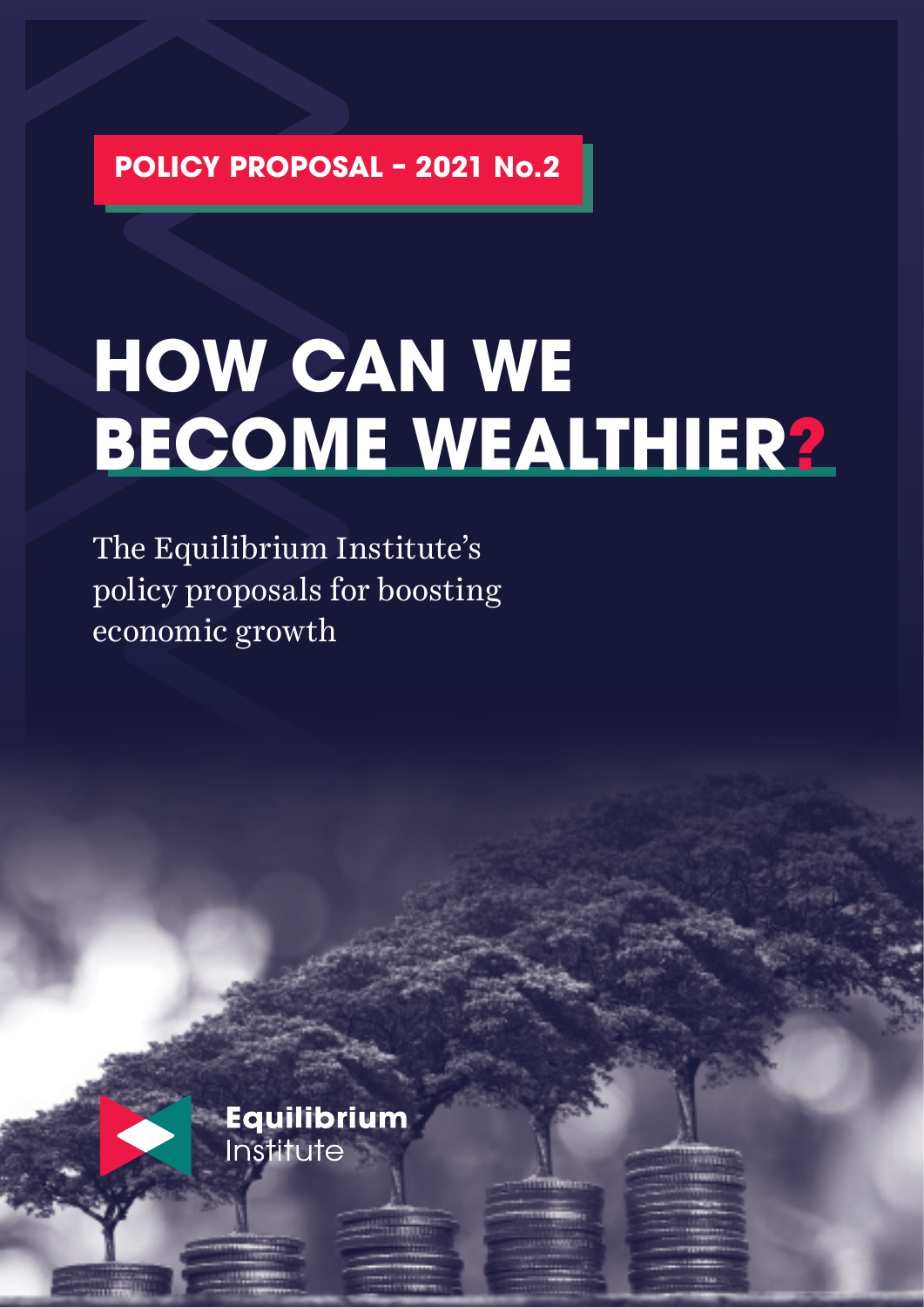# **TABLE OF CONTENTS**

**Executive Summary** *......***.** 

| for |  |  |  |  |  |  |  |  |  |  |  |  |    |  |
|-----|--|--|--|--|--|--|--|--|--|--|--|--|----|--|
| vay |  |  |  |  |  |  |  |  |  |  |  |  |    |  |
|     |  |  |  |  |  |  |  |  |  |  |  |  |    |  |
|     |  |  |  |  |  |  |  |  |  |  |  |  | 10 |  |

**1. What is the problem?**

**2. At the start line in the race** growth - what stands in the **v of increasing our wealth?**

**3. The recommendations of the Equilibrium Institute**



**Equilibrium Institute**

**Equilibrium** Institute - How can we become wealthier?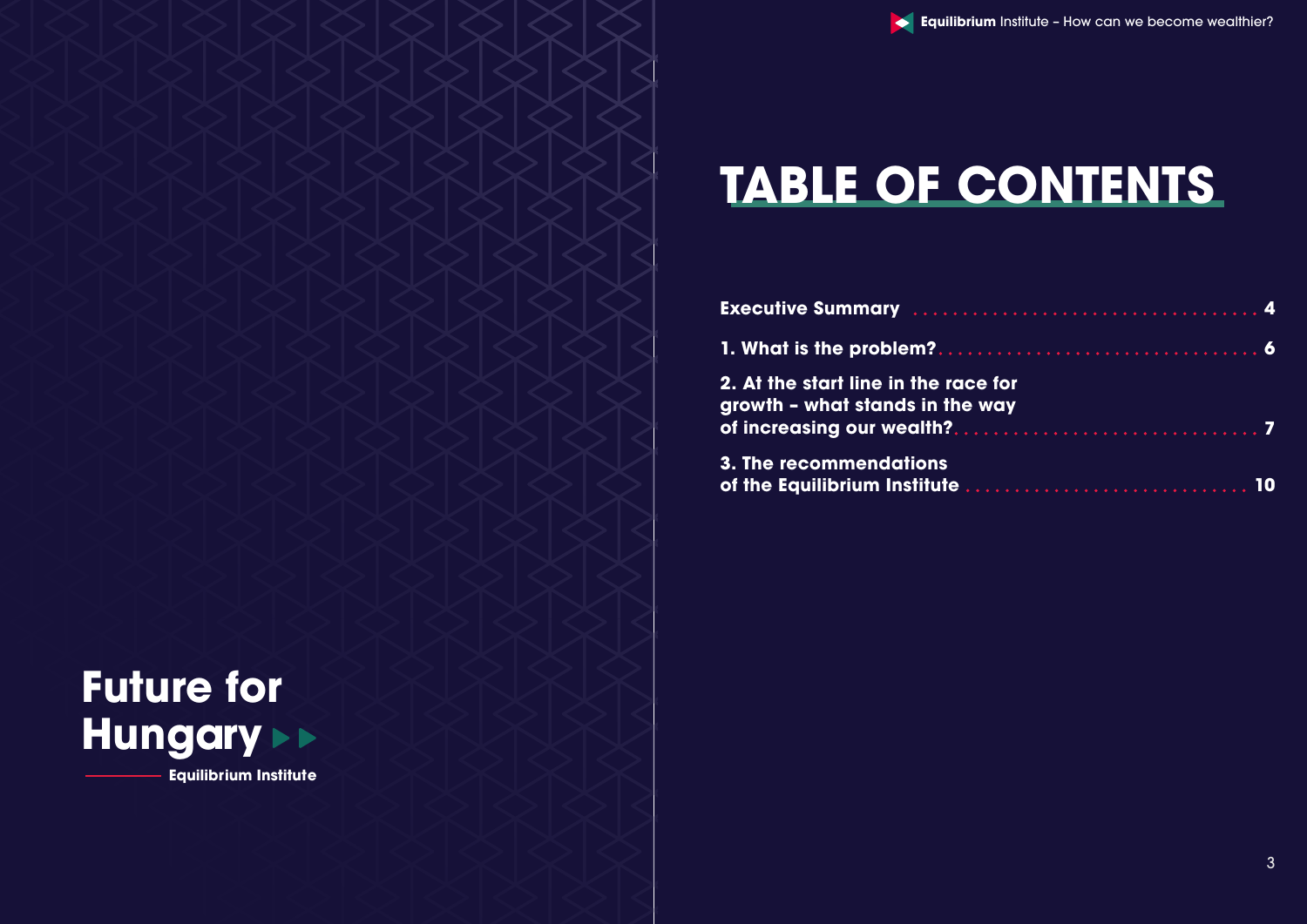### **EXECUTIVE SUMMARY**

## **01**

Hungary ranks among the poorest Member States of the European Union today. At the same time, the Hungarian economy has a lot of potential for growth. Our goal is to ensure that by pursuing sound economic policies and stimulating the Hungarian economy, our country can join the ranks of the wealthiest EU Member States by 2030.

### **02**

During the past decade and a half, the Hungarian economy has performed roughly 30% below the level its potential would have made possible. Unless we change course, the joint impact of the deterioration in the international environment, the decline of the workingage population, and technological progress will lead to Hungary falling even further behind instead of catching up to the more successful countries.

### **03**

Today, the Hungarian state is large and very active, but it performs poorly. The structure of our budget impedes economic growth, the tax burdens on wages and salaries are high in international comparison, while the tax system overall is not well-targeted and unstable. Corruption effectively acts as an

additional tax on the economy, while public debt and inflation give rise to excessive risk premiums, thereby further slowing economic growth. State subsidies, in the meanwhile, introduce warped incentives into the market. All of these combine to reduce the flexibility of the Hungarian economy and compromise its ability to withstand crises.

#### **04** By 2030 we need to create a paperless, fully digitised service-centred state which offers a growth-friendly environment for the economy. Making VAT refunds available immediately would be commensurate with a large-scale and 'cheap' economic

stimulus credit programme. In order to increase the security of property, the system of corporate bankruptcy and winding up needs to be comprehensively reformed.

### **05**

In order to increase transparency, acquisition and options contracts above a certain value threshold should only be considered legally effective if they are uploaded into a public National Registry of Contracts. Furthermore, all state contracts and invoices paid by the state should be open to public review unless they involve issues of national security.

## **06**

The Hungarian economy needs to become cash-free. Private persons and corporations alike should use electronic payment methods. To this end, the share of cash – which makes it easier for the black economy to operate and also facilitates tax avoidance – has to be at least halved by 2030; but this needs to be achieved in a way that does not make life harder for the poorest. All cash withdrawals and deposits above a threshold value need to be subject to a higher tax. In instances when cash is used in the acquisition of real estate or other high-value goods, the buyer should be obliged to verify the origin of the cash to the tax authority. By 2030, the state should pay all pensions and social transfers exclusively by way of electronic deposits.

### **07**

We should be taxing 'bad' things – that is things that need to be scaled back – rather than the 'good' things, that is those activities which produce value. The tax wedge of the average salary needs to be reduced to the OECD average, namely 36%. Within the European Union, we need to support the levying of a carbon tax on imports, which should not be vlimited to the emissions generated by the products themselves but should also apply to the emissions generated in their production.

### **08**

Let's split the pension system into two pillars! The new pension scheme should include a solidarity-based pillar, which provides a universal and equal pension to every person above the retirement age. In parallel, there should also be a savings pillar, in which citizens hold their own individual accounts. With respect to the saving pillar, citizens should be able to adjust their age of retirement flexibly. This can help incentivise employment, which may help mitigate the drop in the share of the working-age population.

### **09**

Let's remove the expensive and marketdistorting institution of non-refundable corporate subsidies! Let's promote the role of Hungarian-owned "international champions" in the economy! We need to lay the conditions that allow such majority Hungarian-owned, internationally competitive and innovative major corporations to emerge and thrive. The state can be most successful in helping this come about if it supports innovation and actual performance, while it provides conditions that incentivise competition overall rather than boosting specific economic players. The state can also play an important role in helping the successful international expansion of Hungarianowned "international champions".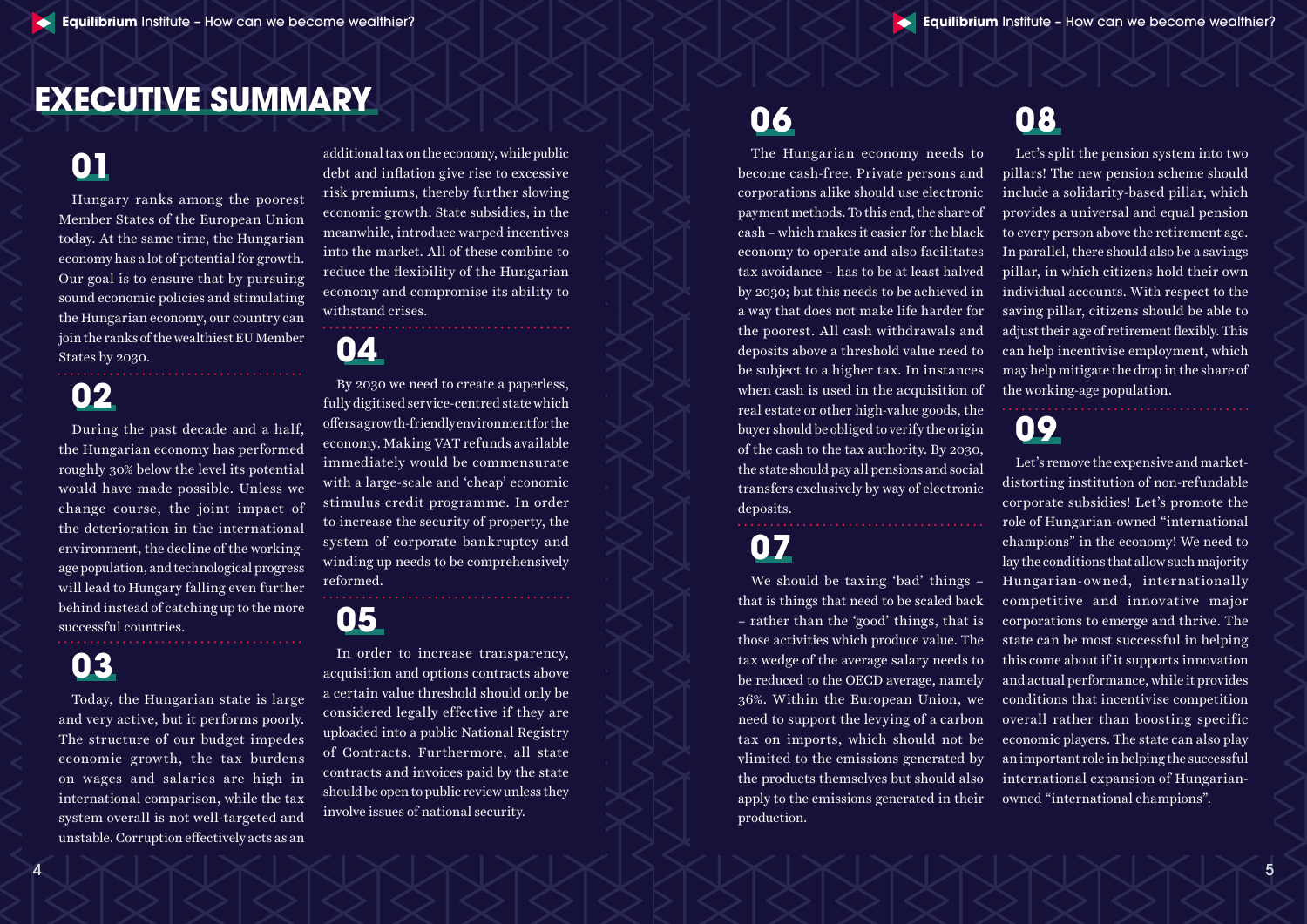### **1. WHAT IS THE PROBLEM?**

**Hungary ranks among the poorest EU Member States.** Based on our real per capita consumption we are in the seventh-lowest position within the EU. Although we are far better off than we were at the time of our EU expansion, **we are nowhere near the point where we can fully exploit our opportunities.** 

As compared to countries with a similar income level and considering our possibilities, **during the last decade and a half Hungary has performed roughly 30% below its potential in terms of economic growth.** In other words, there is plenty of unexploited potential in the Hungarian economy. As a result of the decline in the working-age population and of technological progress, our performance thus far will most likely result in us falling even further behind: That is why we need to revitalise the economy. The examples of successful countries prove that **our policy decisions and institutions do indeed matter, and that there are distinctly bad and good economic policies.** 

The economic success stories that we know to have three features in common: **1) a well-working market economy; 2) effective public services that facilitate the operation of an efficient market economy; 3) a sufficiently largescale investment into human resources and innovation.**  Successful countries typically have better institutions and better-trained populations. **The key to growth is that the** 

**country "rushes ahead" in certain areas as compared to its level of wealth, that is it sacrifices and invests in these areas disproportionately relative to its existing economic capacities –** there is a good chance that its economic growth will quickly catch up**.** 

In the following, we will highlight the main factors that stand in the way of economic growth, and then we will proceed to make recommendations that show how the economy could be revitalised. Our recommendations are informed by insights learned from the economic success stories of other countries. Our goal is to ensure that **over the next decade Hungary can successfully leave behind the ranks of the poorest EU Member States.** 

## **2. AT THE START LINE IN THE RACE FOR GROWTH - WHAT STANDS IN THE WAY OF INCREASING OUR WEALTH?**

The main factors holding back Hungarian economic growth are readily identifiable, and identifying them helps pinpoint where we need to intervene to stimulate and boost the Hungarian economy:

Today, the Hungarian state is large and very active, but **compared to its size and the level of Hungary's development, it performs abysmally.** The size of the state is typically large in wealthier states, but generally the quality of the services it provides is high, too.



Quality of the state according to the Worldwide Governance Indicators

Figure 1: Size and quality of the state according to the Worldwide Governance Indicator (2019)

## **THE QUALITY<br>OF THE STATE**

The examples of successful countries prove that our policy decisions and institutions do indeed matter, and that there are distinctly bad and good economic policies.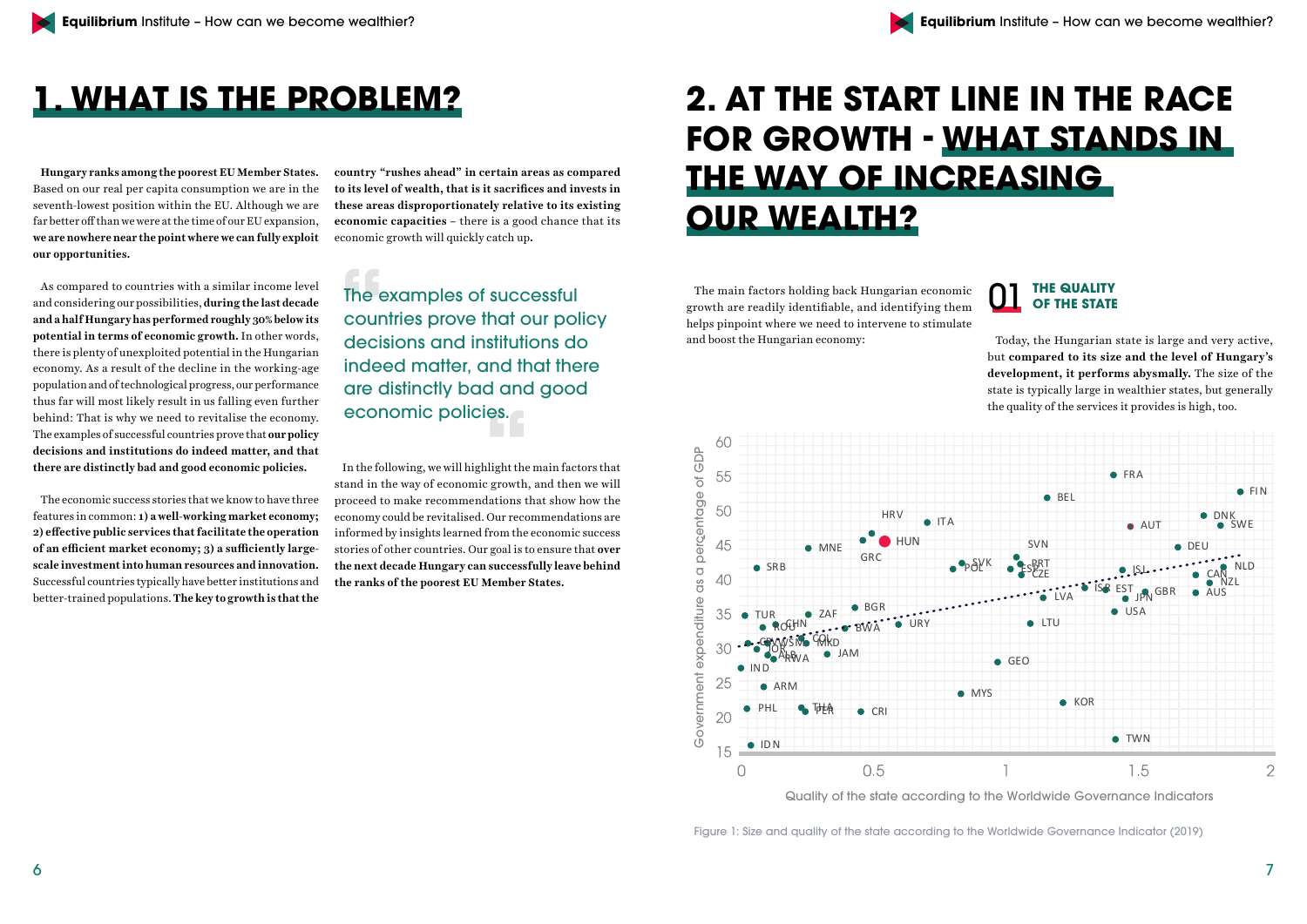

### **THE BUDGET STRUCTURE<br>DISINCENTIVIZES GROWTH**

We spend too much on the operations of the state, micromanaging the economy and leisure activities, while at the same time we spend too little on education, health and other factors that could boost our competitiveness.



Our tax system is not well-targeted, it is unstable and characterised by an overly complex and inscrutable web of exemptions and loopholes. **Its impact is especially harmful when it comes to employment** since the tax burdens on salaries and wages are exceedingly high in international comparison. The average tax wedge of the mean wages in OECD countries is 36%, while in Hungary this figure is 44.6%.



Figure 2: Tax on wages (2019, percentage)



The level of corruption in Hungarian public procurement is higher than it tends to be in developed and successful economies. This is not only a moral problem – **it is also effectively a "special tax" with a negative impact on economic growth.** It is no coincidence that scholars have identified a close link between the perceived level of corruption in a country and the given nation's economic performance.

### **A GENERALLY BAD MACRO-ECO-**05 **NOMIC AND BUSINESS CLIMATE**

Pro-cyclical economic policy, persistently high public debt and fiscal deficits, as well as macroeconomic and financial uncertainties all exert a negative impact on the business climate. These result **in massively increased risk spreads** for the private economy and for funding the state, and as a result they slow economic growth especially in periods when the availability and price of financing are most vital – in times of crisis, that is.

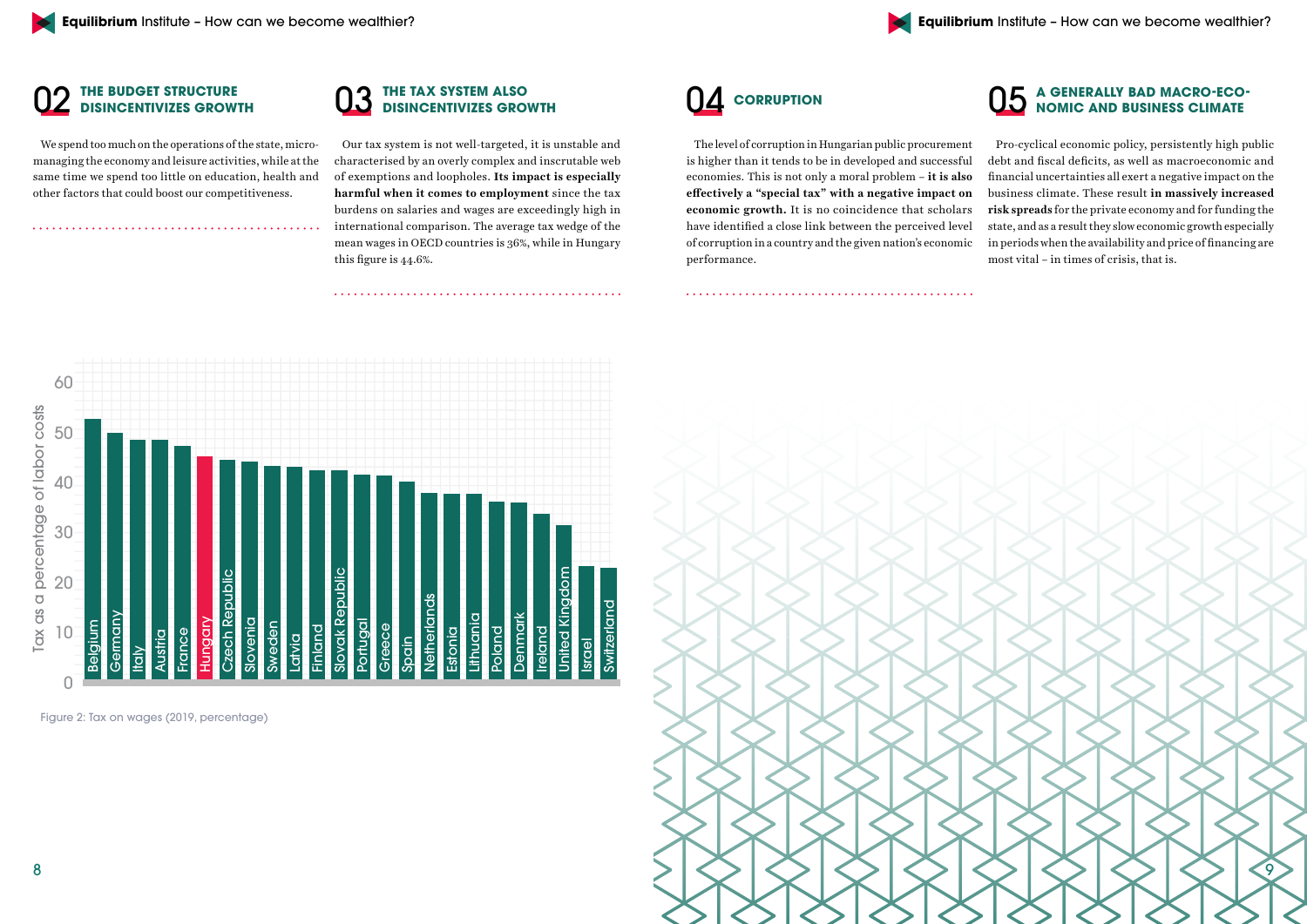## **3. THE RECOMMENDATIONS OF THE EQUILIBRIUM INSTITUTE**

## **I** 3.1. HIGH QUALITY DIGITISED PUBLIC SERVICES

#### LET'S DIGITISE THE OPERATIONS OF THE STATE!

Let's exploit the opportunities provided by the information revolution: **It is easy these days to collate tax, employment, health, mobility, etc., and other data – unless they are gathering dust hidden deep inside some cabinet.** The digital state is revolutionary in terms of the benefits it yields, it provides public services that are can be evaluated more quickly and easily – if we avail ourselves of the opportunity. **The informational power that thus accrues to the state must be accompanied by increased oversight on the part of the citizenry:** Citizens should be able to follow in detail how the authorities use our personal data!

#### BY 2030, PUBLIC ADMINISTRATIVE PROCEDURES MUST BE PAPERLESS

By the end of the decade, the public administration, private persons and corporations must be able to manage their official procedures digitally!

#### LET'S ACCELERATE VAT REFUNDS!

The tax authority should be able to decide within a matter of days whether they need to examine a given refund in more detail, and if they decide they don't, then they **must immediately reimburse the VAT paid at least in the case of taxpayers who are classified as reliable by the tax authority.** In terms of its impact, this would be equivalent to a huge and cheap (because it would be funded with money

that the companies themselves have put up) economic stimulus credit programme.

#### LET'S MAKE WINDING UP AND BANKRUPTCY PROCEDURES MORE EFFICIENT!

An average winding up procedure in Hungary takes two years these days, and creditors only recoup 44% of their funds. In Slovenia, by comparison, the same values are 0.8 years and 90%, respectively. Flawed bankruptcy procedures weaken the security of private property, which is why we need **faster and more transparent procedures** in which a wider array of investors has access to the auctions of the liquidated company's assets and which provides more options to continue the given corporation as a functional company.

#### A MANDATORY NATIONAL REGISTRY OF **CONTRACTS**

## **I** 3.2. MAKE THE ECONOMY MORE TRANSPARENT!

#### A CASH-FREE ECONOMY

By the end of the decade, the public administration, private persons and corporations must be able to manage their official procedures digitally.

> We must make sure that the conditions are in place to achieve that by 2030 the state can pay all pensions and social transfers digitally.

#### LET'S INCENTIVISE ONLINE BANKING!

Because the use of cash is difficult to track **and is inextricably linked to the black economy and tax avoidance.** Despite this, over two-thirds of payment transactions in Hungary today continue to be conducted in cash. This is an extraordinarily high ratio, especially in light of the fact that the **long-term trajectory of the developed world is trending towards a cashless economy.**  With proper time for the transition, **we must make sure that by 2030 no more than a third of all payment transactions use cash – in other words, less than half of the current figure!** OTHER HIGH-VALUE GOODS, THOSE WHO PAY LARGE SUMS OF CASH SHOULD BE OBLIGED TO VERIFY THE SOURCE OF THE FUNDS TO THE TAX AUTHORITY In the event of their failure to do so, the seller, too, shall be subject to criminal liability and the public authorities have to refuse to register the transaction.

#### WE MUST MAKE SURE THAT THE CONDITIONS ARE IN PLACE TO ACHIEVE THAT BY 2030 THE STATE CAN PAY ALL PENSIONS AND SOCIAL TRANSFERS DIGITALLY

IN THE EVENT OF REAL ESTATE ACQUISITIONS OR THE PURCHASE OF

We must make sure that the transition to a **cashless economy** does not harm those demographics who are more likely to use cash: those with lower incomes and the elderly. **Let's cut the cost of bank accounts and card use!** In addition to reducing the burdens on online transactions, the fees for **cash withdrawals and deposits must be increased, but only when their amount exceed a pre-defined threshold value!** For all transactions involving transfers of ownership or options contracts in excess of a threshold value, the state shall only commit to upholding the underlying contracts if the contracting parties have notified the authorities that they have concluded such an agreement and have made the latter available for public review by uploading it into the **National Registry of Contracts (this shall also apply to private contracts)!**

By this time, all sellers of goods and services should be obliged to provide their customers with the option to pay digitally! In addition to bosting corporate transparency, this would also serve the comprehensive transparency of the state, radically reducing the risk of corruption. *(The Equilibrium Institute will address the issue of corruption in a separate policy paper).* 

ALL PUBLIC CONTRACTS AND INVOICES PAID BY PUBLIC BODIES SHALL BE MADE AVAILABLE FOR PUBLIC REVIEW UNLESS THEY INVOLVE ISSUES OF NATIONAL SECURITY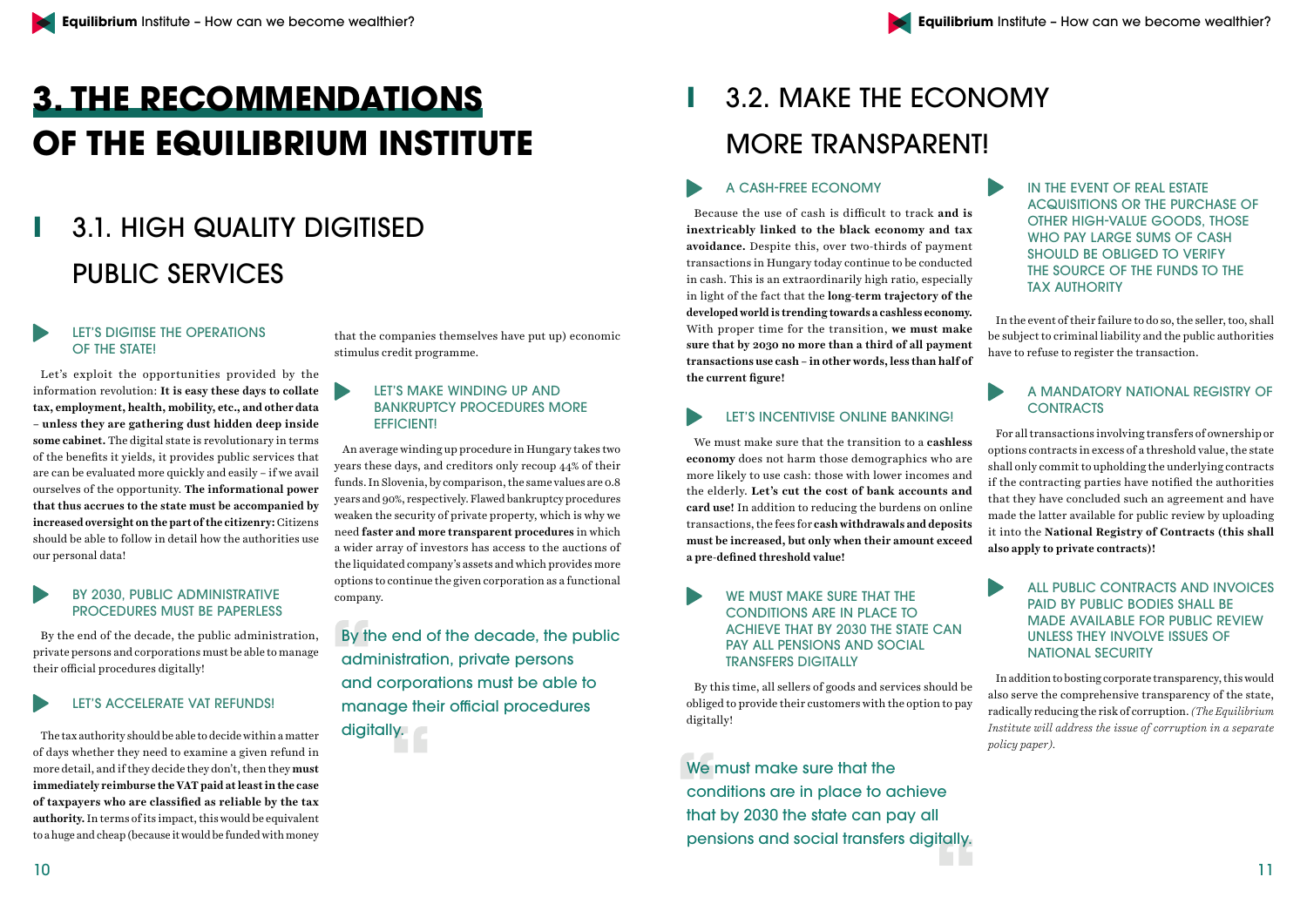

### **I** 3.3. SMART FINANCES

#### LET'S FOLLOW A STRONG-FORINT POLICY!

To reduce the costs of funding the public debt and to increase macro-economic stability we need to put an end to the depreciating trajectory in the value of the forint.

What this means is that any potential real appreciation must result from the nominal appreciation in the forint exchange rate, just as a real depreciation – if and when necessary – would result from the nominal depreciation in the exchange rate – and the two would fluctuate in track with the business cycle.

Although a weak forint will stimulate exports in the short run, in the long-run it will be factored into market expectations while it simultaneously weakens the

international competitiveness of smaller Hungarian-owned enterprises and slows investments. **The appreciation of the forint during economic boom cycles would be an instrument for shoring up long-term reserves.** *(The Equilibrium Institute plans to devote a separate policy paper to the introduction of the euro.)*

#### LET'S SAVE DURING PERIODS OF ECONOMIC GROWTH TO HAVE SOMETHING TO SPEND DURING TIMES OF CRISIS!

Let's use what's known as anti-cyclical fiscal policy, which means that during boom periods budget spending is slashed – in fact, fiscal policy aims at a surplus during such times – so that in a time of crisis we can spend more on mitigating the negative impact of the crisis rather than being forced to implement austerity measures which exacerbate the recession!

### **I** 3.4. GROWTH-FRIENDLY TAXES

#### LET'S TAX THE "BAD" THINGS RATHER THAN THE "GOOD" THINGS!

In other words, let's not burden any more than absolutely necessary the economic activities that contribute to value creation (be it employment or investments)! Instead, **we should impose higher taxes on activities that we want to scale back because of their harmful societal or environmental impact** (such as carbon-dioxide emissions or the use of cash).

#### LET'S LOWER THE TAX WEDGE OF THE AVERAGE SALARY TO 36%!

The latter value is the average of the OECD Member States – in Hungary, by contrast, the tax burden of the average salary is 44.6%. **However, the detrimental impact of the high tax burden is not limited to corporations, it also stands in the way of increasing employment.**

#### LET'S REPEAL THE FINANCIAL TRANSACTION DUTY!

Reducing the tax burden is especially important in those areas **where the target of the tax is an activity that is essential for the operation of the economy but does not actually generate new income that should be subject to taxation.** An example of the latter is the tax that we currently have to pay on electronic transfers between bank accounts, which is harmful to the operation of the economy in general, while the upper limit on the amount of the tax makes it especially punitive – relatively speaking – for small transactions (in other words it is a greater burden on those with lower incomes). This tax is also disruptive of financial innovation since it makes business models that rely on many small payments more expensive.

#### LET'S SCRAP THE TAX ON CORPORATE PROFITS IN THE CASE OF REINVESTED INCOMES!

#### LET THE POLLUTERS PAY – LET'S INTRODUCE A CARBON TAX!

Reinvested incomes will generate profits in the future and hence – thanks to the higher capital stock in the economy – they spur economic growth and help generate higher wage levels. That is why profits (in the case of private individuals as well) should only be taxed when they end up with the owners as disposable income. The tax exemption of reinvested incomes **would also help small enterprises that grow quickly and are already turning a profit.** Given the political will to achieve this, **such a policy would be especially useful in stimulating domestic investments, so long as the exemption is limited to financial instruments denominated in forints.**  The activities that we need to scale back especially – also because of the climate goals that Hungary has committed itself to – are those that lead to carbon-dioxide emissions; these **need to be subject to a carbon tax that increases over time following a previously announced timeline.**  In practice, this is the EU's responsibility, which means we have to call for this tax at the European level, too. The common European carbon tax must be designed in a way that does not limit it to the emissions generated by the imported products themselves but also applies to the carbon-dioxide emissions generated by their production (assuming that the country exporting these has not already levied such a tax). Based on our current emissions level, the **annual revenue from such a tax could be as high as a thousand billion forints (ca. 290 million euros),** and such an amount would allow us to phase out other taxes that have a negative impact on growth.

### **I** 3.5. INNOVATIVE STATE

#### LET'S "EXPERIMENT" WITH INNOVATIVE PUBLIC POLICIES!

In an era of lightning fast technological progress, flexible public and private sectors that constantly renew themselves provide a major competitive edge. Public policy decisions in Hungary are rendered without adequate groundwork and their impact is not systematically evaluated, either, which is why we do not know much about their effectiveness. **We need to** give **the state far more space to experiment with regulations, following the model of the "regulatory sandbox" implemented by the government in Singapore.** As part of such a policy, new regulations would be implemented with a limited scope and timeframe, but under real-life conditions, allowing us to experiment with the given regulations and to systemically evaluate their impact. The decline in the size of the working-age population has a detrimental impact on economic growth, which could be partially offset by restructuring the pension system. **The pension system should be divided into two pillars: a solidarity-based pillar and a savings-based pillar.**  The goal would be to remove any counter-incentives to employment in the pension system, while at the same time providing every elderly person with a high enough income to spend their retirement age in dignity.

#### LET'S CREATE A TWO-PILLAR PENSION SYSTEM!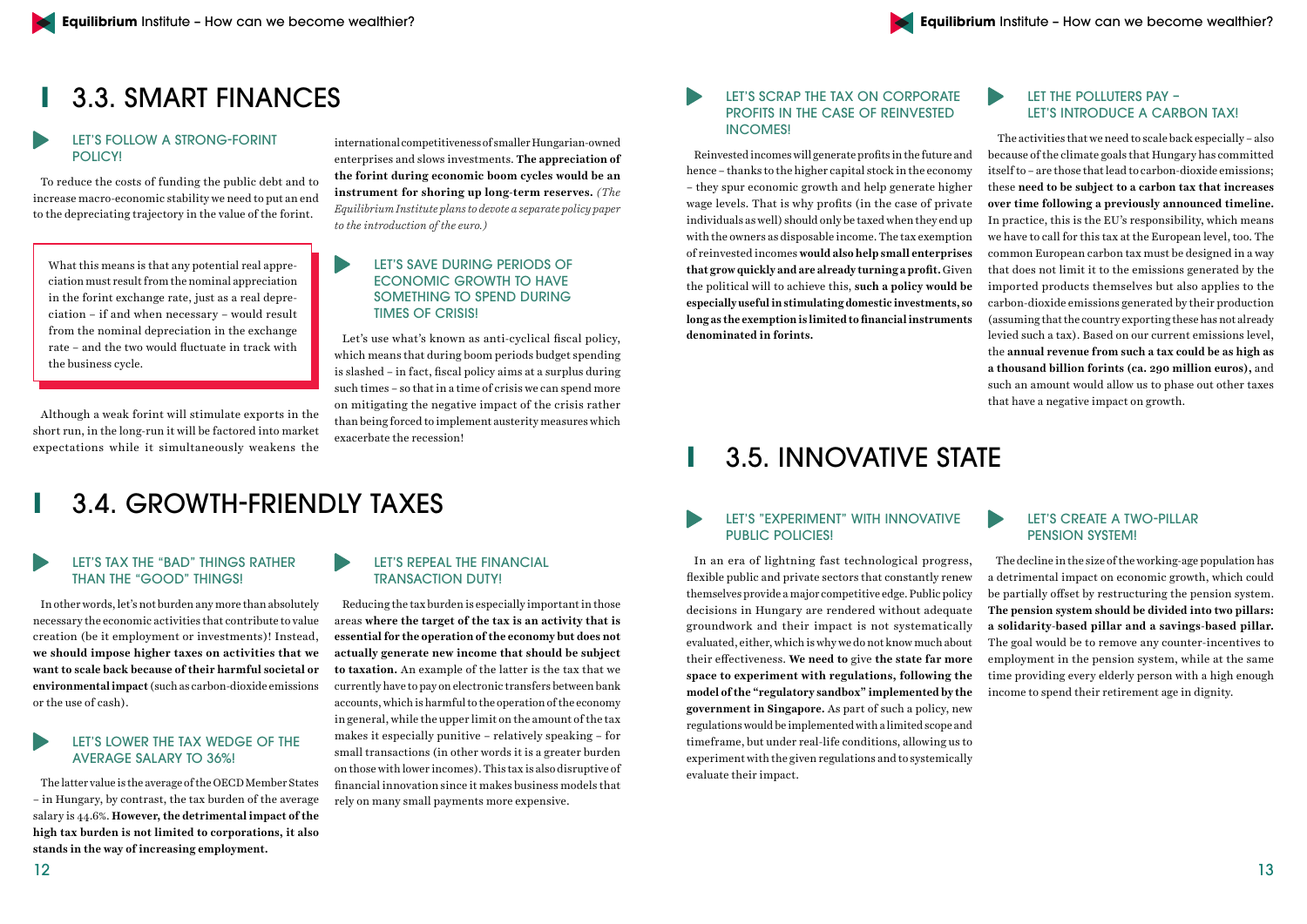



The solidarity-based pillar would operate as a taxexempt and equal basic income that is paid – independently and regardless of any other income – once the recipient has reached the age of retirement. The savings-based pillar of the pension system, on the other hand, would be used to accumulate individual savings in a virtual account, with a percentage deducted from an individual's wages; the eventual pay-outs would be indexed based on the yields of Hungarian treasury bonds. A portion of the funds could be spent on education, for example on "Sabbatical"-type rest years, which individuals could avail themselves of even before they reach the age of retirement.

#### LET'S SCRAP THE EXPENSIVE AND MARKET-DISTORTING INSTITUTION OF INVESTMENT SUBSIDIES TO INDIVIDUAL COMPANIES!

As a share of GDP, we spend nearly twice as much on subsidising private corporations (typically multinational corporations) based on unique government decisions than the other Visegrad states, the average of the EU6 or the Scandinavian countries. **But there is no economic benefit to show for it, even as it puts domestic small and mediumsized enterprises at a competitive disadvantage.** Rather than trying to counterbalance the costs of the difficult business environment by providing extra subsidies, we should instead aim to provide a favourable business environment for every company.

#### LET'S STRENGTHEN THE ECONOMIC ROLE OF HUNGARIAN-OWNED "INTERNATIONAL CHAMPIONS"!

Successful countries need nationally-owned multinational corporations which are competitive in the international markets. **However, for the time being Hungarian-owned corporations have simply not been able to grow large enough to achieve that** – it's as if they hit a glass ceiling at a certain point in their development. Even though we find 67 Hungarian companies in the list of the 500 largest Central and Eastern European corporations, only five of these have Hungarian majority owners, which is an extraordinarily low proportion compared to the relevant Polish and Czech figures, for example.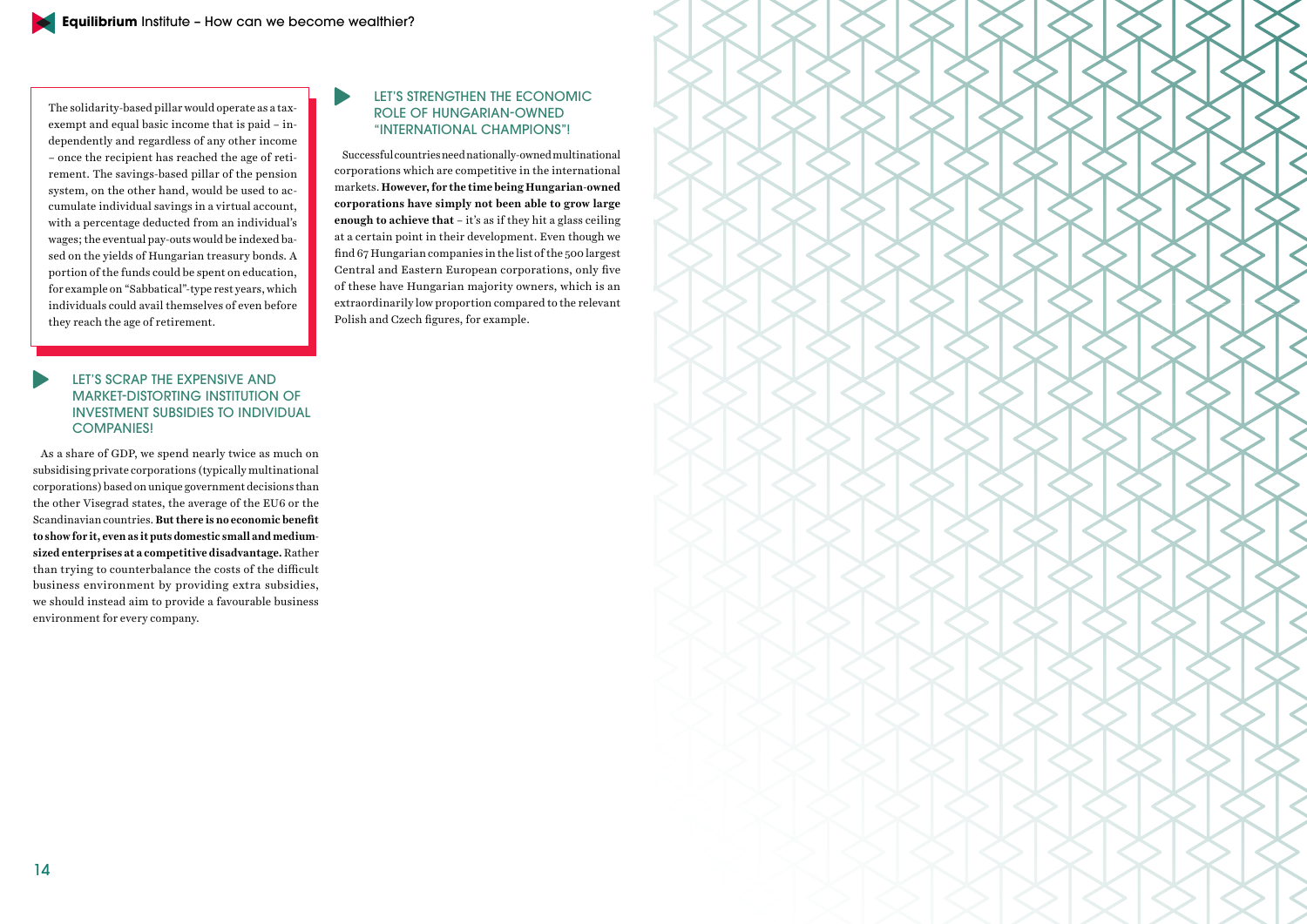#### **ng-forint policy!**  $\begin{array}{cccccccccccccc} \bullet & \bullet & \bullet & \bullet & \bullet & \bullet & \bullet \end{array}$ **Let's save during boom periods so we have something to spend Lettiary** wedge of the average salary **average)!** . . . . . . . . . . . . . . . . . . . . . . . . . . **. transaction tax on online transfers! Lettia** corporate profits in the case of reinvested that we want to scale back! Let's support the **introduction of a carbon tax at the EU level! Let's divide the pension system into two pillars! The first pillar should provide a universal basic income to any person above**  ent. The second should be paid into individual **accounts with flexible rules concerning the timing of its pay-outs.**  $\begin{array}{cccccccccccccc} \bullet & \bullet & \bullet & \bullet & \bullet & \bullet & \bullet \end{array}$ **Filter** implemented by the inconcept implemented by the **gapore, we need to improve regulations by experimenting with new policies in a setting that allows us to heir effectiveness.** . . . . . . . . . . . . . . . . . . . **Let's abolish the market-distorting institution of subsidies n unique government decisions in favour of specific players in the market.** role of Hungarian-owned "international **champions" – competitive multinational corporations that are m-owned! Rather than helping specific players, the state state in term** in to reward competitiveness and innovation. 16 17

### **THE EQUILIBRIUM INSTITUTE'S PROPOSALS**

| <b>AREA</b>                                | <b>RECOMMENDATION</b>                                                                                                                                                                                                                    | <b>AREA</b>             | <b>RECOMMENDATION</b>                                                                                                                                |
|--------------------------------------------|------------------------------------------------------------------------------------------------------------------------------------------------------------------------------------------------------------------------------------------|-------------------------|------------------------------------------------------------------------------------------------------------------------------------------------------|
|                                            | A paperless digital state by 2030. By that time, all paper use in public<br>administration procedures must be phased out.                                                                                                                | <b>SMART FINANCES</b>   | Let's pursue a stron<br>Let's save during be                                                                                                         |
| <b>EFFECTIVE PUBLIC</b><br><b>SERVICES</b> | Immediate VAT refunds for reliable taxpayers.                                                                                                                                                                                            |                         | in times of crisis!                                                                                                                                  |
|                                            |                                                                                                                                                                                                                                          |                         | Let's lower the tax \<br>to 36% (the OECD of                                                                                                         |
|                                            | Following the Slovenian example, we must make winding up and<br>bankruptcy procedures quicker and more transparent.                                                                                                                      | <b>GROWTH-FRIENDLY</b>  | Let's get rid of the t                                                                                                                               |
|                                            |                                                                                                                                                                                                                                          | <b>TAXATION</b>         | Let's scrap the tax<br>incomes!                                                                                                                      |
|                                            | Let's create a cash-free economy! By 2030, no more than a third of all                                                                                                                                                                   |                         |                                                                                                                                                      |
|                                            | payment transactions should be conducted in cash.                                                                                                                                                                                        |                         | Let's tax activities t<br>introduction of a co                                                                                                       |
|                                            |                                                                                                                                                                                                                                          |                         |                                                                                                                                                      |
|                                            | While bank fees, taxes on bank accounts and online payments should<br>be reduced, cash withdrawals and deposits above a pre-defined<br>threshold value should be subject to a special levy.                                              |                         | Let's divide the per<br>should provide a u<br>the age of retireme                                                                                    |
| <b>MAKE ECONOMY</b>                        |                                                                                                                                                                                                                                          |                         | accounts with flexi                                                                                                                                  |
| <b>MORE TRANSPARENT</b>                    | By 2030, the state should pay all pensions and social transfers<br>digitally! The option to pay digitally should be available in all areas of<br>commerce and services.<br>All public and private contracts the value of which exceeds a | <b>INNOVATIVE STATE</b> | <b>Following the "polion"</b><br>government of Sing<br>experimenting with                                                                            |
|                                            |                                                                                                                                                                                                                                          |                         | accurately track th<br>$\begin{array}{cccccccccccccc} \bullet & \bullet & \bullet & \bullet & \bullet & \bullet \end{array}$<br>Let's abolish the me |
|                                            | pre-defined threshold value should be open to public review in a<br><b>National Registry of Contracts.</b>                                                                                                                               |                         | awarded based on<br>specific players in                                                                                                              |
|                                            | In the case of high-value sales and acquisitions, the source of the                                                                                                                                                                      |                         |                                                                                                                                                      |
|                                            | buyers' funds should be verified to the authorities.                                                                                                                                                                                     |                         | Let's promote the re<br>champions" - com                                                                                                             |
|                                            |                                                                                                                                                                                                                                          |                         | majority Hungarian<br>the state should air                                                                                                           |

## **FOR BOOSTING ECONOMIC GROWTH**

. . . . . . . . . . . . .

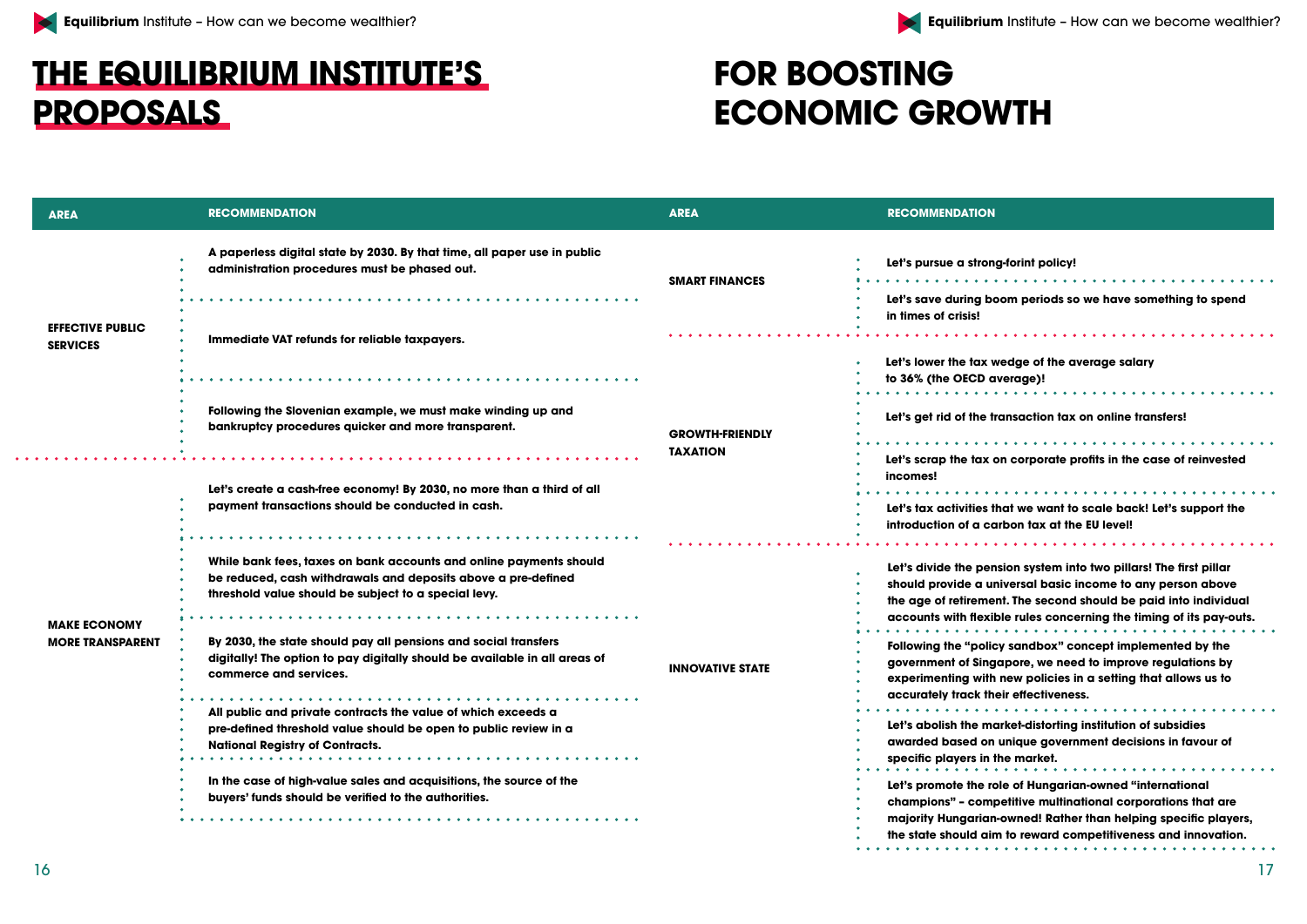

We are discussing topics that are underrepresented in public discussions. These topics include robotization, the transforming labour market, the air quality and the pollution of freshwater, national identity and the role of communities in a society, the future of education, the country's economic take-off, or the changing world order. 180<br>**Egyensüly International Studies -**<br>1919 – Howard Management meg a demokráciát meg a demokráciát meg a demokráciát meg a demokráciát meg a demokrác<br>1919 – Alexandre Mungary Management Mungary Management Mungary Managem

The Equilibrium Institute is a future-oriented Hungarian think tank. We are writing political, economic, and cultural visions and policy proposals for Hungary. We are establishing an intellectual background to underpin the success of Hungarians in the rapidly changing 21st century.

The Equilibrium Institute's research team and its advisory board consist of a wide variety of economists, sociologists, political analysts, climate experts, foreign policy experts, and researchers with extensive experiences in their academic fields being theoretical or applied sciences.

### **ABOUT US**

**Future for Hungary Equilibrium Institute**